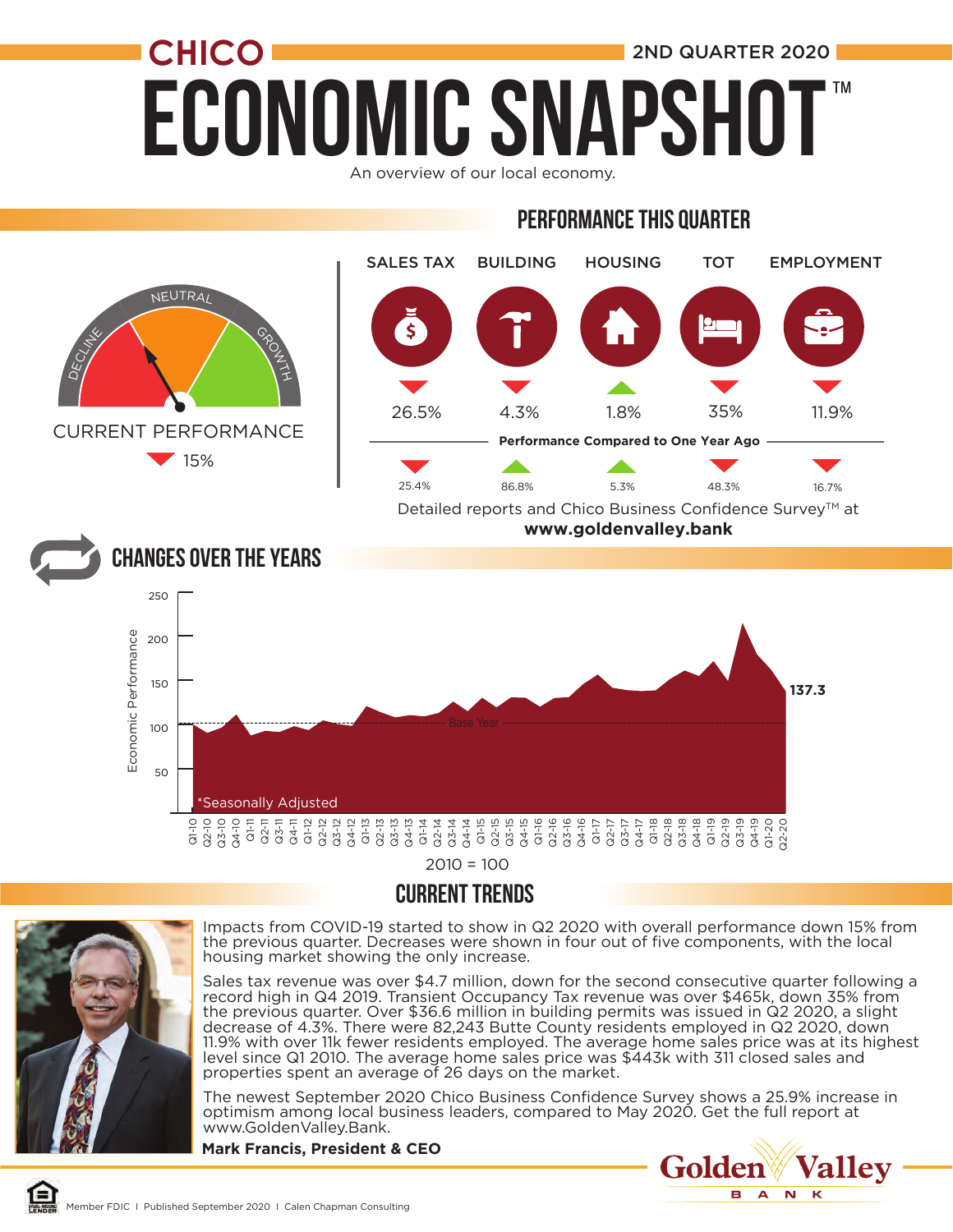

Member FDIC I Published September 2020 I Calen Chapman Consulting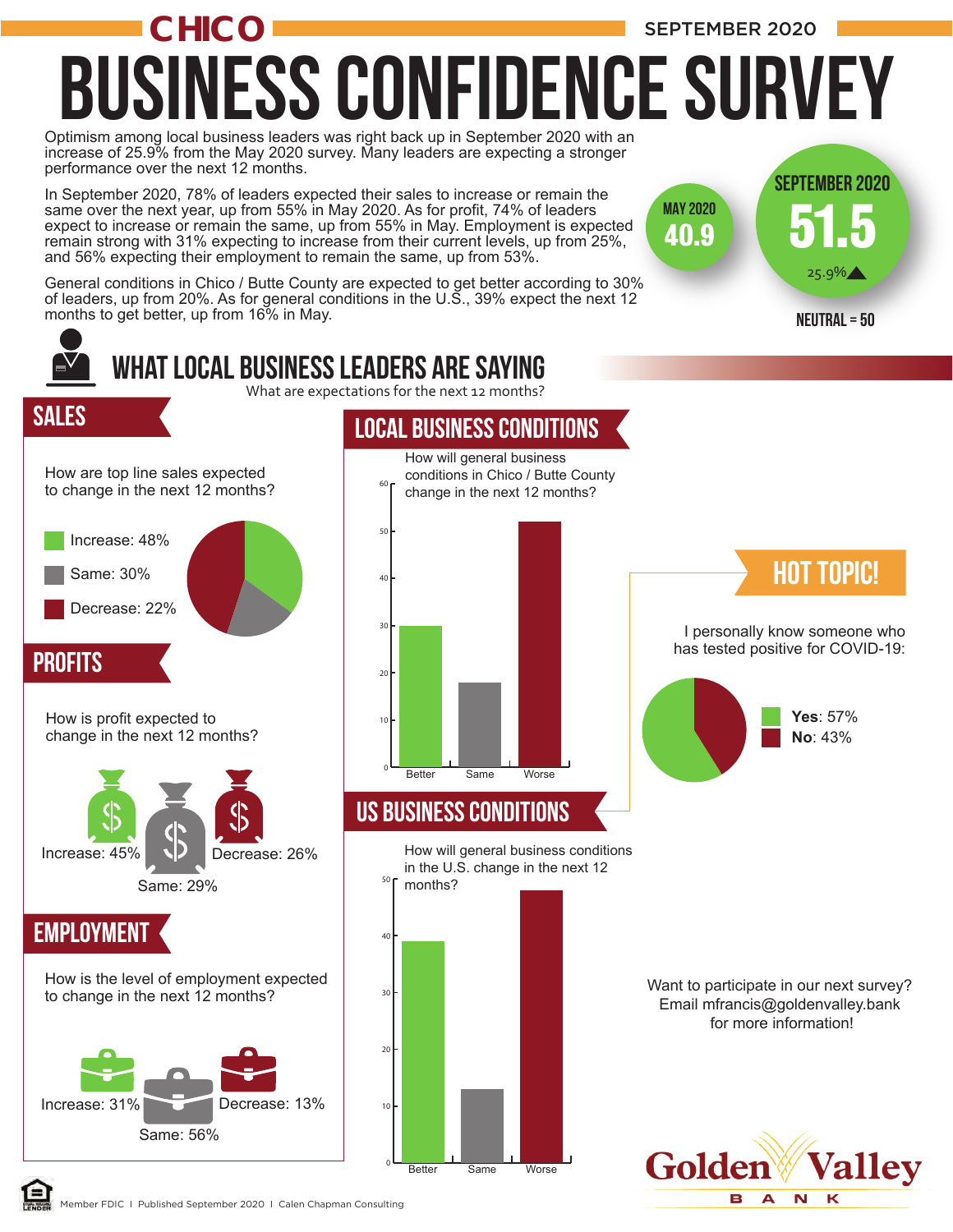### Economic Snapshot **CHICO** An overview of our local economy. 2ND QUARTER 2020



## 2ND quarter trend

Sales tax revenue was down for the second consecutive quarter following a record high in Q4 2019. Total revenue in Q2 2020 was over \$4.7 million, down more than \$1.7 million from the previous quarter.

COVID-19 has had a significant impact on the economy and is one of the main factors for the strong decrease in revenue in Q2 2020. Other impacts on revenue include state sales tax deferrals and delayed filings that were allowed by the CDTFA.

The September 2020 Chico Business Confidence Survey shows 78% of local business leaders are expecting their sales to increase or remain the same over the next 12 months, up from 55% in May 2020. Make sure to view the full results of the survey report at www.GoldenValley.Bank

put francis

Mark Francis President and CEO | Golden Valley Bank More Snapshot information available at www.goldenvalley.bank



Member FDIC I Published September 2020 I Calen Chapman Consulting

#### Q2 Sales Tax Performance



Total decrease of 3% from Q2 2015.

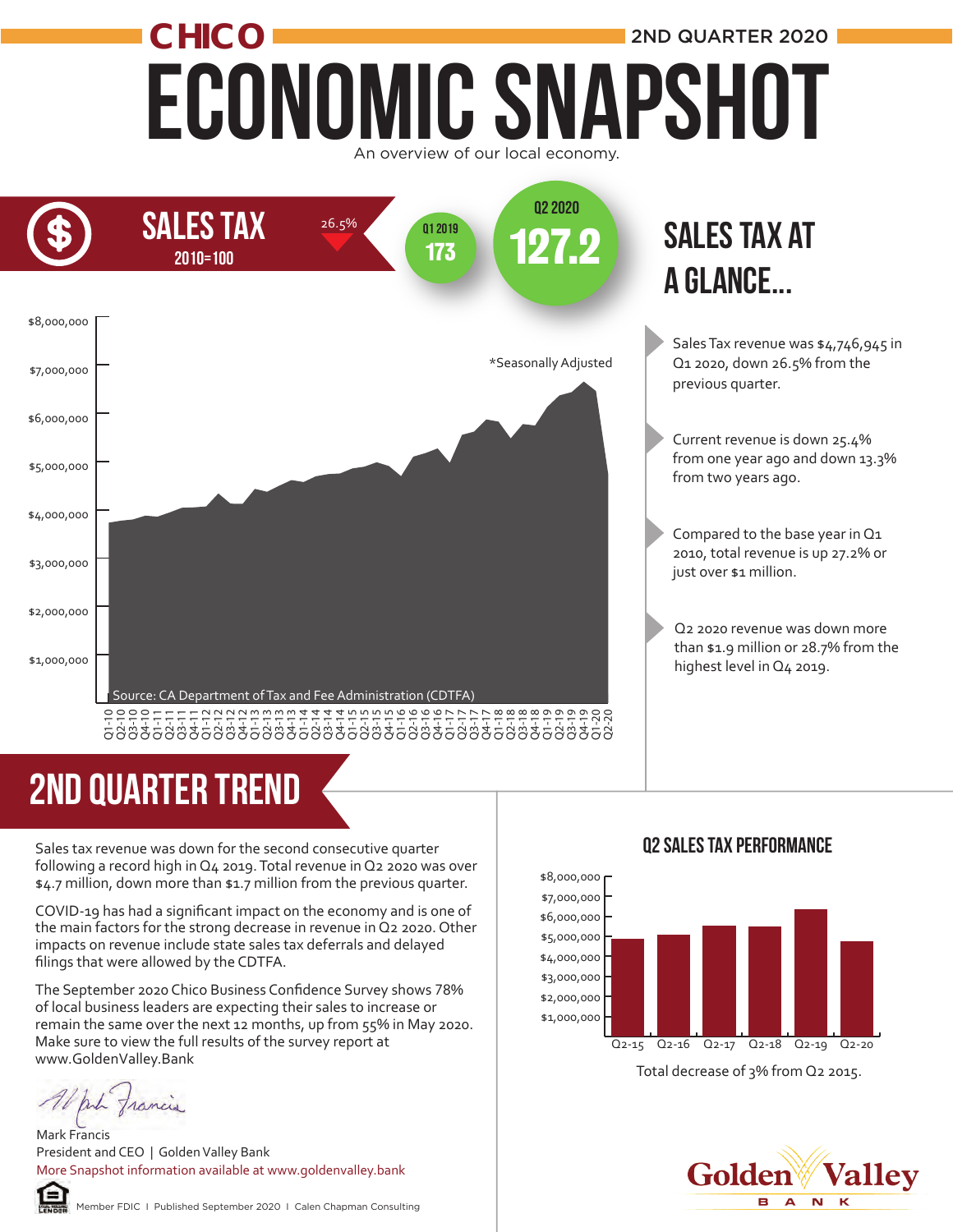### Economic Snapshot **CHICO** 2ND QUARTER 2020 An overview of our local economy.



### **BUILDING PERMITS** at a glance...

Total value of permits issued was over \$36.6 million in Q2 2020, down 4.3% from the previous quarter.

Current valuation is up 86.8% from a year ago and up 3.4% from two years ago.

Compared to Q1 2010, total valuation has increased 101.2% or more than \$18.4 million.

Q2 2020 was the third consecutive quarterly decrease following the record high in Q3 2019.

## 2ND quarter trend

In Q2 2020, the total valuation of building permits issued was more than \$36.6 million. Although down 4.3% from the previous quarter, current revenue has doubled from the base year in Q1 2010, up 101.2% or more than \$18.4 million since that time.

As expected, total valuation has decreased over the past few quarters following an abnormally high peak in Q3 2019 when many large projects were issued around the same time. As an example, more than \$48 million in new apartments were issued in the month of August 2019 alone, far more than we normally see.

COVID-19 may have also had an impact this quarter, though overall the construction industry seems to have remained strong.

Alph francis

Mark Francis President and CEO | Golden Valley Bank More Snapshot information available at www.goldenvalley.bank



Member FDIC I Published September 2020 I Calen Chapman Consulting

#### Q2 Building permit Valuation



Total increase of 171.5% since Q2 2015.

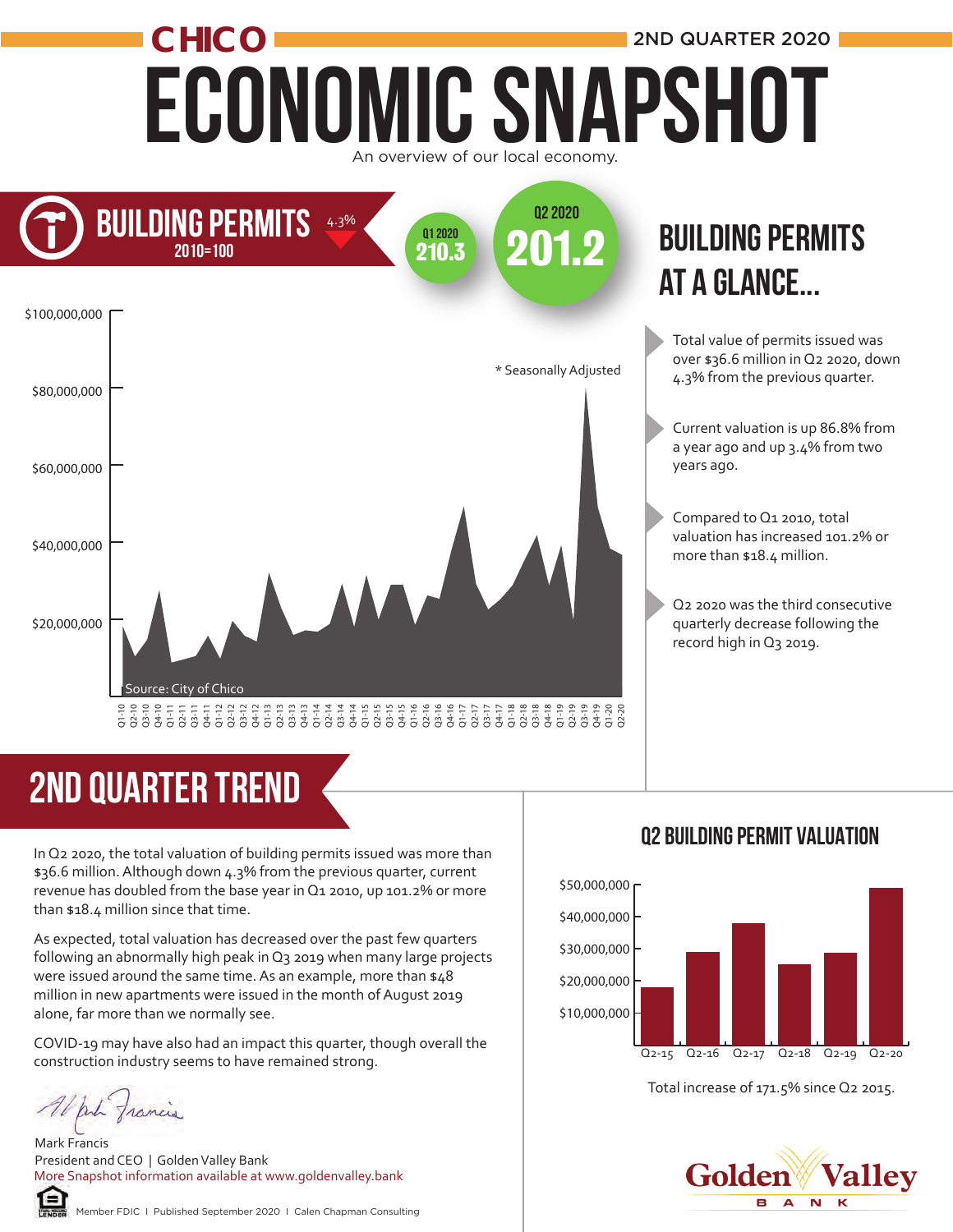### ECONOMIC SNAPSHOT CHICO **2ND QUARTER 2020** An overview of our local economy.



### Housing market at a glance...

Average home sales price was \$443,178 in Q2 2020, up 1.8% from the previous quarter.

- Current prices are up 5.3% from a year ago and up 22.5% from two years ago.
- There were 311 closed sales in Q2 2020, down from 319 closed sales in Q1 2020.
- Residential properties stayed on the market an average of 26 days, down from 42 days in the previous quarter.

## 2ND quarter trend

Local housing prices were at their highest level since Q1 2010. The average home sales price was just over \$443k in Q2 2020, up 1.8% or \$7,700 from the previous quarter.

With the increased prices, properties also sold much quicker than the previous quarter. In Q2 2020, properties spent an average of 26 days on the market, a decrease of 16 days from the previous quarter and equal to a year ago. There were 311 closed sales, down from 319 in the previous quarter and down from 423 a year ago (post Camp Fire).

Housing was the only component of the snapshot to increase in Q2 2020.

put francis

Mark Francis President and CEO | Golden Valley Bank More Snapshot information available at www.goldenvalley.bank



#### Percentage of sales



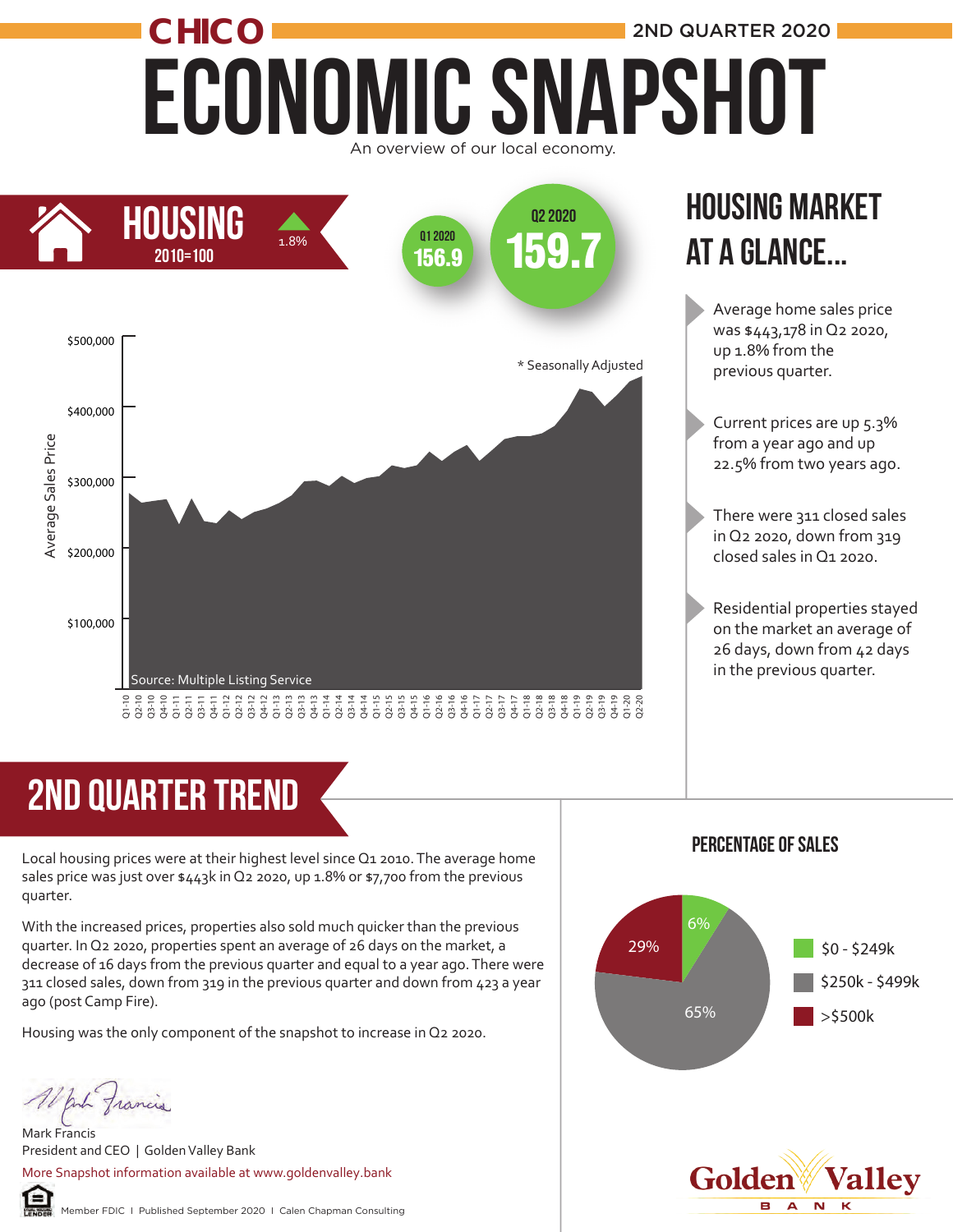### Economic Snapshot **CHICO** 2ND QUARTER 2020 An overview of our local economy.



## 2ND quarter trend

Transient Occupancy Tax revenue was down for the third consecutive quarter following record highs. In Q2 2020, total revenue was over \$465k, a decrease of 35% from the previous quarter.

Some decreases were to be expected following a period of inflated growth in 2019, some of which can be attributed to displaced Camp Fire survivors and workers in town to help rebuild Paradise. The most recent and significant decrease is likely the direct result of the COVID-19 pandemic, which has had a major impact on TOT revenue.  $\frac{2}{3}$   $\frac{2}{3}$   $\frac{2}{3}$   $\frac{2}{3}$   $\frac{2}{3}$   $\frac{2}{3}$   $\frac{2}{3}$   $\frac{2}{3}$   $\frac{2}{3}$   $\frac{2}{3}$   $\frac{2}{3}$   $\frac{2}{3}$   $\frac{2}{3}$   $\frac{2}{3}$   $\frac{2}{3}$   $\frac{2}{3}$   $\frac{2}{3}$   $\frac{2}{3}$   $\frac{2}{3}$   $\frac{2}{3}$   $\frac{2}{3}$   $\frac{2}{3}$ 

Although down overall, the City stated our occupancy remained a bit better than most areas due to the essential construction workers who have been here to continue working in Paradise.

Mark Francis President and CEO | Golden Valley Bank More Snapshot information available at www.goldenvalley.bank



Q2 tot Performance

#### Golden Р.  $\blacktriangle$  $\overline{\mathbf{N}}$ К